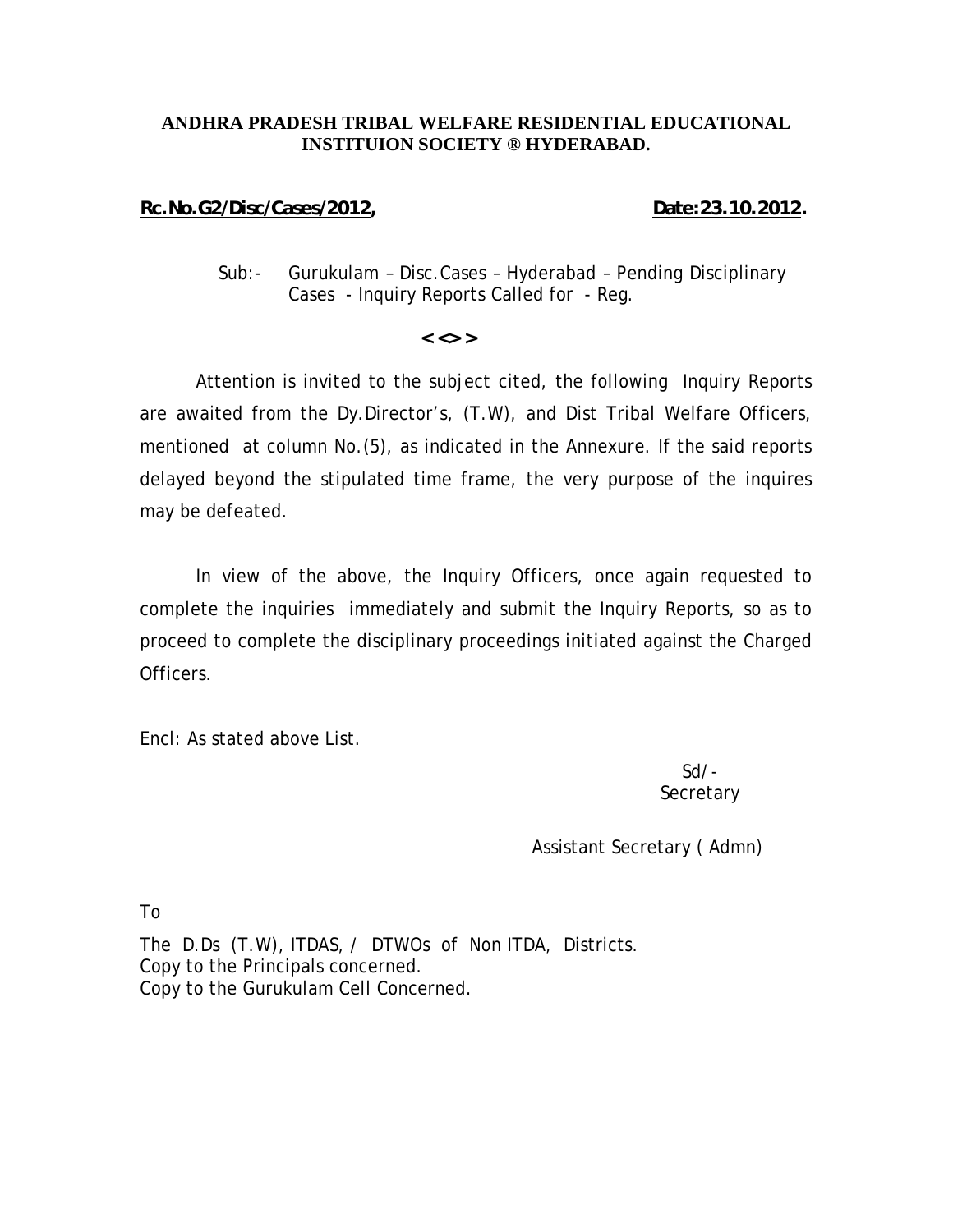# **DETAILS OF INQUIRY OFFICERS REPORT AWAITED.**

| SI.<br>No      | Present place of working of<br>the individual.                                                        | Name of the Charged Officers, Particulars<br>of charges                                                                                                                                                                                                                  | File No.                           | Name of the Inquiry Officer/ Stage of action                                                                  |
|----------------|-------------------------------------------------------------------------------------------------------|--------------------------------------------------------------------------------------------------------------------------------------------------------------------------------------------------------------------------------------------------------------------------|------------------------------------|---------------------------------------------------------------------------------------------------------------|
| $\mathbf{1}$   | Previously worked at<br>APTWRS/ RJC, Asifabad.<br>Adilabad Dist.(Presently<br>absconding from duties) | Misappropriation of Govt. funds by G.V. Siva reddy,<br>PGT Telugu APTWRS/RJC, Asifabad                                                                                                                                                                                   | B2/6246/2002                       | The D.D., (TW), ITDA, Utnoor Adilabad appointed<br>Inquiry officer. Memo, dt.9.5.11. Report<br>as<br>awaited. |
| $\overline{2}$ | APTWRS,<br>Mannanoor,<br>Mahabubnagar, District                                                       | Purchase of hostel provisions with high rates,<br>misappropriation of Govt. funds - Allegations<br>against Sri K. Chinnaiah, former Principal APTWRS,<br>Miryalaguda, Reg.                                                                                               | A1/6821/2002                       | The DTWO, Nalgonda as the I.O.,.dt:15.7.2011<br>Report awaited                                                |
| $\overline{3}$ | APTWREIS, (Gurukulam)<br>Head Office, Hyderabad.                                                      | Allegations of certain financial irregularities<br>K. Gunadama Reddy, Principal,<br>committed by<br>APTWURJC,<br>Suspended,<br>Rajavammangi<br>$\qquad \qquad -$<br>Reinstated-Req.                                                                                      | A1/7381/2002                       | D.D., (TW),<br>Officer,<br>The<br>the<br>Inquiry<br>as<br>dt::25.022011.Report awaited.                       |
| $\overline{4}$ | APTWRS (G),<br>RC.Varam,<br>E.G. District.                                                            | Sri A. Ramachandra Rao, Principal (FAC), APTWRS,<br>Y.Ramavaram, has mismanagement of School, not<br>followed the menu and by putting a private woman<br>in Govt. Quarter-Reg.                                                                                           | A1/2126/2003                       | D.D., (TW),<br>Officer,<br>The<br>the<br>Inquiry<br>as<br>dt::08.08.2011.Report awaited.                      |
| 5              | APTWRS/RJC<br>$(B)$ ,<br>R.C.Varam, E.G.District.                                                     | Gurukulam - Sri P. Nageswar Rao, Principal (U/S),<br>W.P.No.25774/03 of High Court - S/P Filed - Reg.                                                                                                                                                                    | A1/6233/2003<br>$(3 \text{ vols})$ | The D.D. (TW), ITDA., as the Inquiry Officer, dt:,<br>dt:25.2.2012Report awaited.                             |
| 6              | APTWRS (G), Kalwakurthy,<br>Ranga Reddy District.                                                     | Suppressed the actual facts before the higher<br>authorities and not handing over charge of<br>Principal to his next senior before he went on leave<br>K.Madhusudhan<br>-Sri<br>Reddy<br>Principal<br>APTWRS&JC(B), Seethampeta – Suspended due to<br>retention $-$ Req. | A1/2909/2004<br>2 vols             | The DTWO., ITDA., Nalgonda Dist, as the Inquiry<br>Officer appointed.<br>dt:08.08.2011.Report awaited.        |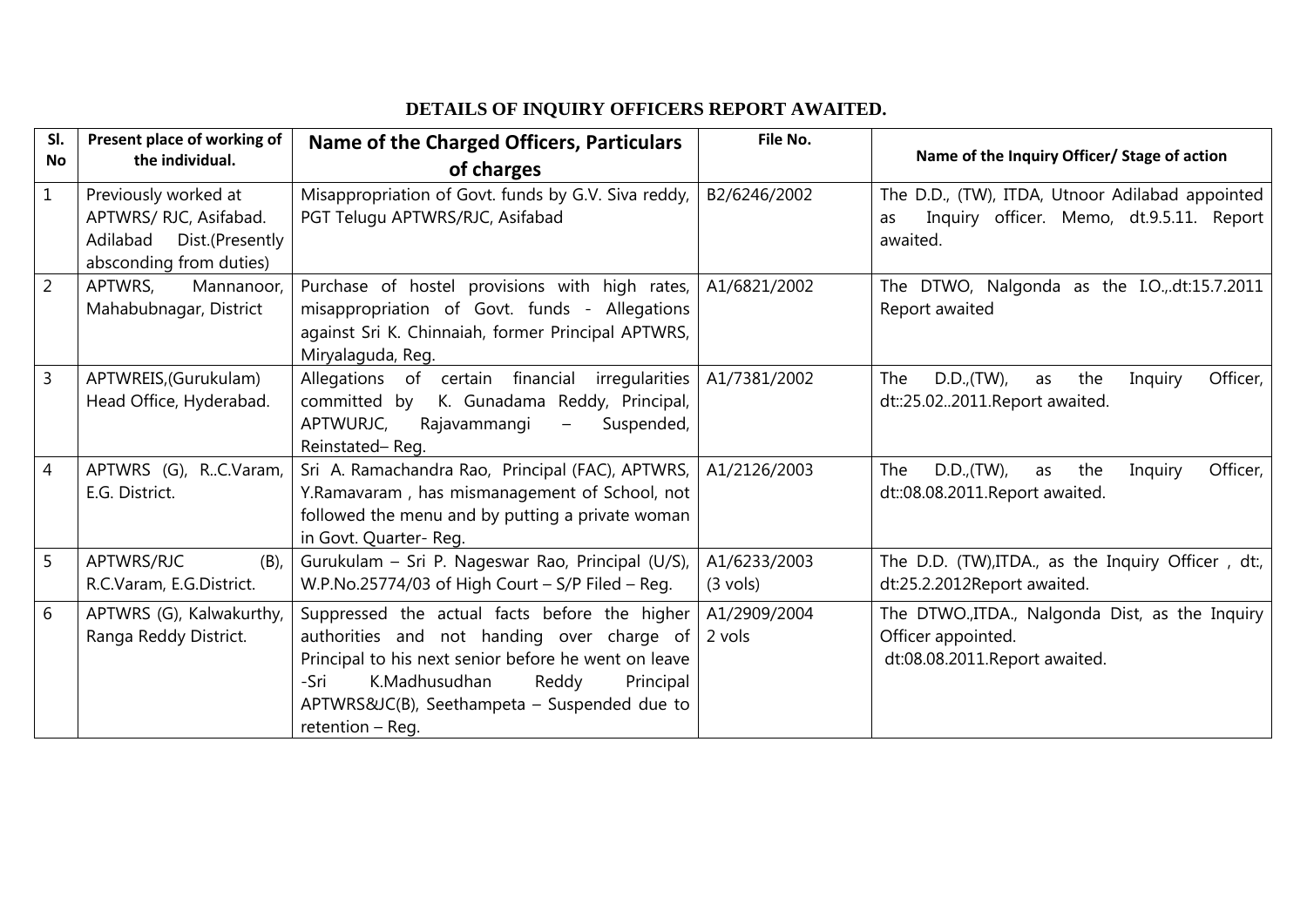| SI.            | Present place of working of   | Name of the Charged Officers, Particulars                | File No.            |                                                     |
|----------------|-------------------------------|----------------------------------------------------------|---------------------|-----------------------------------------------------|
| No             | the individual.               | of charges                                               |                     | Name of the Inquiry Officer/ Stage of action        |
| $\overline{7}$ | <b>APTWRS</b><br>$(G)$ ,      | Irregular entries in stock registers of hostel           | A1/6050/2004        | The DTWO.,(TW) as the Inquiry Officer appointed     |
|                | Nalgonda<br>Devarakonda,      | provisions- Allegations against B.Janardhan Reddy,       |                     | on 30.05.2011. Report awaited.                      |
|                | District.                     | Principal, APTWRS, Damarcherla and<br>liaison            |                     |                                                     |
|                |                               | Principal of Minigurukulam, Chivvemla - Reg.             |                     |                                                     |
| 8              | APTWRS(B), K.S.D.<br>Site,    | Sri Y. Nageswara Rao, former Principal, has failed       | A1/3104/2005        | DTWO, as I.O. appointed dated:-14.07-2010 report    |
|                | Khammam, District             | to perform to duties of Principal and compliant          |                     | is awaited.                                         |
|                |                               | from Tribal Woman of Mini Gurukulam,                     |                     |                                                     |
|                |                               | Yerragondapalem-Reg                                      |                     |                                                     |
| $\overline{9}$ | APTWRSJC (G), Asifabad,       | Complaints against Sri L.Venkateswarlu, Principal,       | A1/5117/2005        | The D.D.(TW), ITDA., as the Inquiry Officer. Report |
|                | Adilabad Dist.                | APTWRS, Dammapeta by G.Narsaiah, MLA, Ellandu            | 3 vols              | awaited. Vol.I-III, reminder to PO, Bhadrachalam,   |
|                |                               | in connection with death of student Mukteswar            |                     | dt:8.8.2011 & 01.08.2012.                           |
|                |                               | Rao, $6^{th}$ class due to snake bite on 2.12.05 – Reg.  |                     |                                                     |
| 10             | APTWRS(B), Mannanoor,         | Gurukulam - Unauthorised absence of Sri R.               | A1/5297/2005        | DTWO, I.O. appointed dt:-05.09.2011.                |
|                | Mahaboobnagar District        | Narayana rao, TGT(Eng) - disc action - Reg               |                     |                                                     |
| 11             | APTWR (G), Vissannapeta,      | Gurukulam -Ministerial enquiry on the death of           | Disc.Cases/285/2006 | The<br>DTWO., R.C. Varam, as the<br>Inquiry         |
|                | Krishna District              | Kum Padmalata, student of 10 <sup>th</sup> class APTWRS, |                     | Authority, D.O.Lr.dt:15.05.2012. Report awaited.    |
|                |                               | Seethapally<br>28-08-05<br>occurred<br>on                |                     |                                                     |
|                |                               | (Ramanujacharyulu, TGT. Bio-Science (Retd) and           |                     |                                                     |
|                |                               | GSeethamadhuri, PGT S.S                                  |                     |                                                     |
| 12             | APTWRJC(B), Kulkacherla,      | Refused to teach IX Class students in addition to        | Dis.Cases/5583/2006 | DD (TW), Parvathipuram, Vizianagaram District,      |
|                | Ranga Reddy District          | intermediate (MPC) etc., -Complaint against Sri          |                     | Dt:-30.08.2011. report is awaited.                  |
|                |                               | S.Kishore, JL Maths SOE Srisailam made by                |                     |                                                     |
|                |                               | Principal-reg                                            |                     |                                                     |
| 13             | APTWRJC<br>$(G)$ ,<br>Paderu, | Gurukulam -Surprise check conducted by ACB               | A1/4708/2007        | The D.D.(TW) as the Inquiry Officer. Report         |
|                | Vishakhapatnam District.      | Visakhapatnam at APTWRS&RJC, Paderu<br>on                |                     | Memo<br>dt:08.08.2011.<br>awaited.<br>Reminder      |
|                |                               | 27.10.07 Report furnished by ACB -<br>Smt                |                     | dt:02.08.2012.                                      |
|                |                               | L.Indira, Principal,<br>Smt A.Bhavani, OSD,<br>Smt       |                     |                                                     |
|                |                               | O.Sujathamma, Dy.Warden, Reg.                            |                     |                                                     |